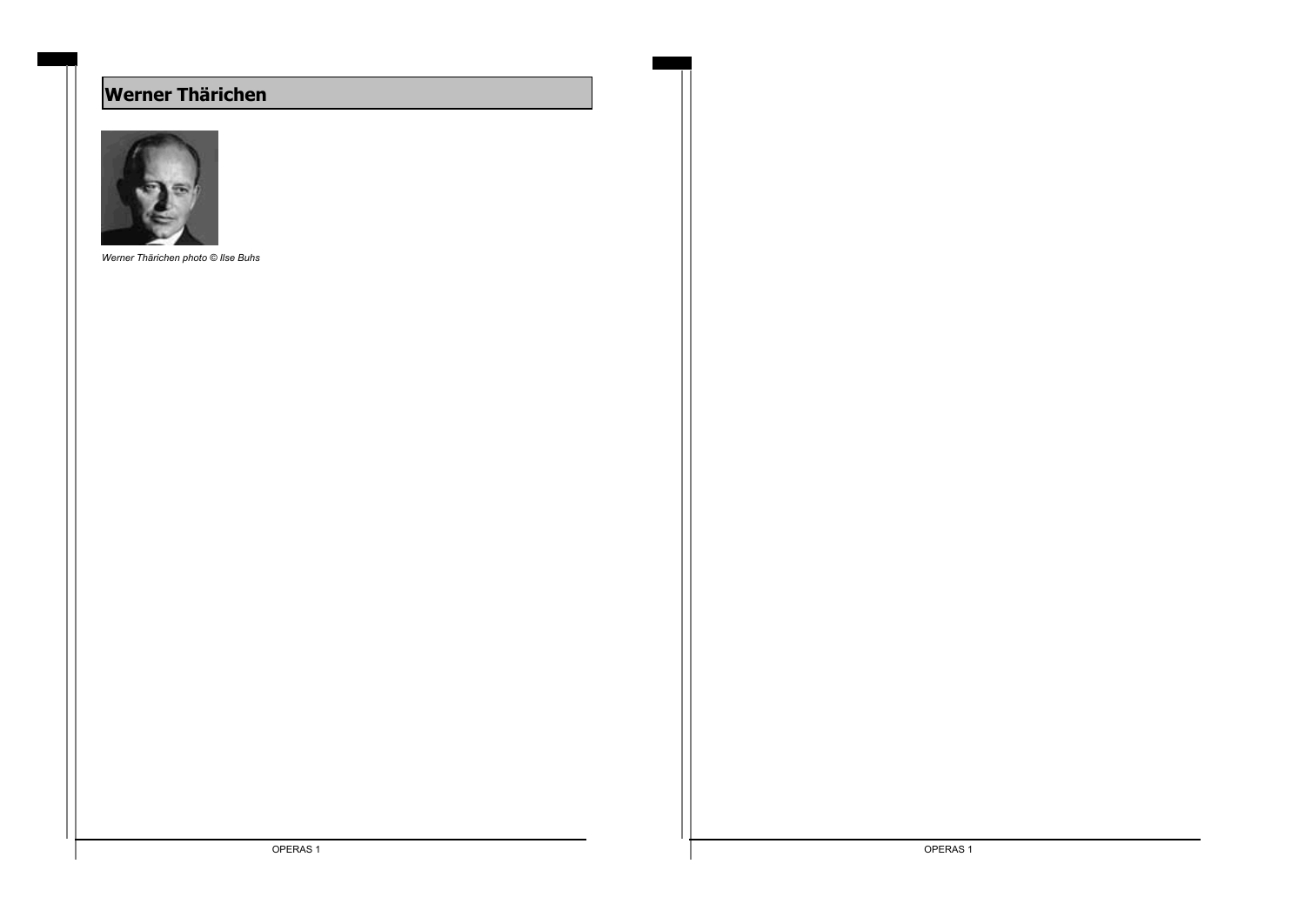# **OPERAS**

## **Anaximanders Ende**

**1958** 20 min

Chamber opera in one act

A,buffoT,lyrBar; 1.picc.1.1.1-1.1.1.0-timp.perc-pft-trautonium(on tape)-strings

9790202521816 **Libretto**

**World Premiere: 03 Oct 1958** Berlin, Germany Unknown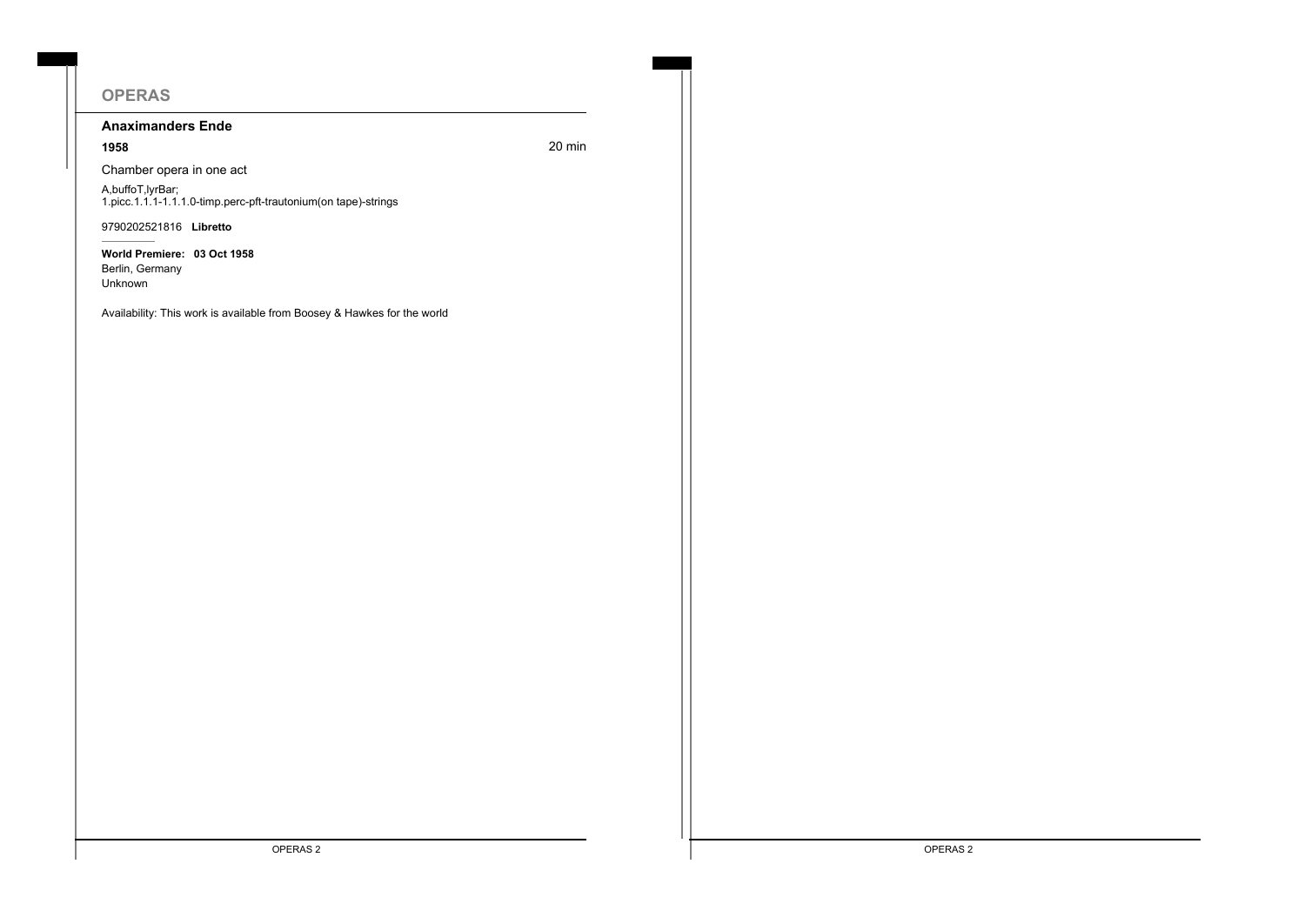# **FULL ORCHESTRA**

#### **Batrachomyomachia op. 55**

#### **Der Pauker-Krieg**

32 min

for two solo timpanists, voice, chamber choir and orchestra 2.3.3.3-4.3.3.1-hp-strings

9790202512852 **Timpani (part)**

**World Premiere: 25 Sep 1977** Berlin, Germany unknown; Berliner Philharm. Orchester Conductor: Herbert von Karajan

Availability: This work is available from Boosey & Hawkes for the world

#### **Oboenkonzert op. 46**

24 min

timp.4perc-hp-4vlc-2db

9790202509982 **Pocket or Study Score**

**World Premiere: 30 Aug 1967** Berlin, Germany Lothar Koch, oboe; Berliner Philharmonisches Orchester Conductor: Carl Melles

Availability: This work is available from Boosey & Hawkes for the world

## **Orchesterstück op. 23**

18 min

for orchestra 2(II=picc).2(II=corA).2.2-4.3.3.1-timp.perc-strings

**World Premiere: 15 Oct 1956** Bremen, Germany unknown; Philharmonisches Staatsorchester Conductor: Heinz Wallberg

Availability: This work is available from Boosey & Hawkes for the world

| Die Orchesterversammlung op. 42                                             |                  |
|-----------------------------------------------------------------------------|------------------|
|                                                                             | 22 min           |
| for orchestra                                                               |                  |
| 2(II=picc).2.corA.2.bcl.2.dbn-4.3.3.1-timp.3perc-hp-strings                 |                  |
| World Premiere: 03 Jul 1965                                                 |                  |
| Berlin, Germany                                                             |                  |
| unknown; Berliner Philharmonisches Orchester<br>Conductor: Werner Thärichen |                  |
|                                                                             |                  |
| Availability: This work is available from Boosey & Hawkes for the world     |                  |
| Scherzo op. 37                                                              |                  |
|                                                                             | $10 \text{ min}$ |
| 2(II=picc).2.2.2-4.3.3.1-timp.perc-strings                                  |                  |
|                                                                             |                  |
| World Premiere: 01 Jan 1961<br>Radio, Brüssel, Belgium                      |                  |
| unknown; unknown                                                            |                  |
| Conductor: Edouard v. Remoortel                                             |                  |
| Availability: This work is available from Boosey & Hawkes for the world     |                  |
| Tilman op. 50a                                                              |                  |
| Vorspiel für Orchester                                                      |                  |
|                                                                             | $11$ min         |
| for orchestra                                                               |                  |
| 2.3(III=corA).2.bcl.2.dbn-4.3.3.1-3perc-strings                             |                  |
| World Premiere: 20 Nov 1970                                                 |                  |
| Hof, Germany                                                                |                  |
| unknown; Hofer Symphoniker                                                  |                  |
| Conductor: Werner Thärichen                                                 |                  |
| Availability: This work is available from Boosey & Hawkes for the world     |                  |
|                                                                             |                  |
|                                                                             |                  |
|                                                                             |                  |
|                                                                             |                  |
|                                                                             |                  |
|                                                                             |                  |

FULL ORCHESTRA 3 FULL ORCHESTRA 3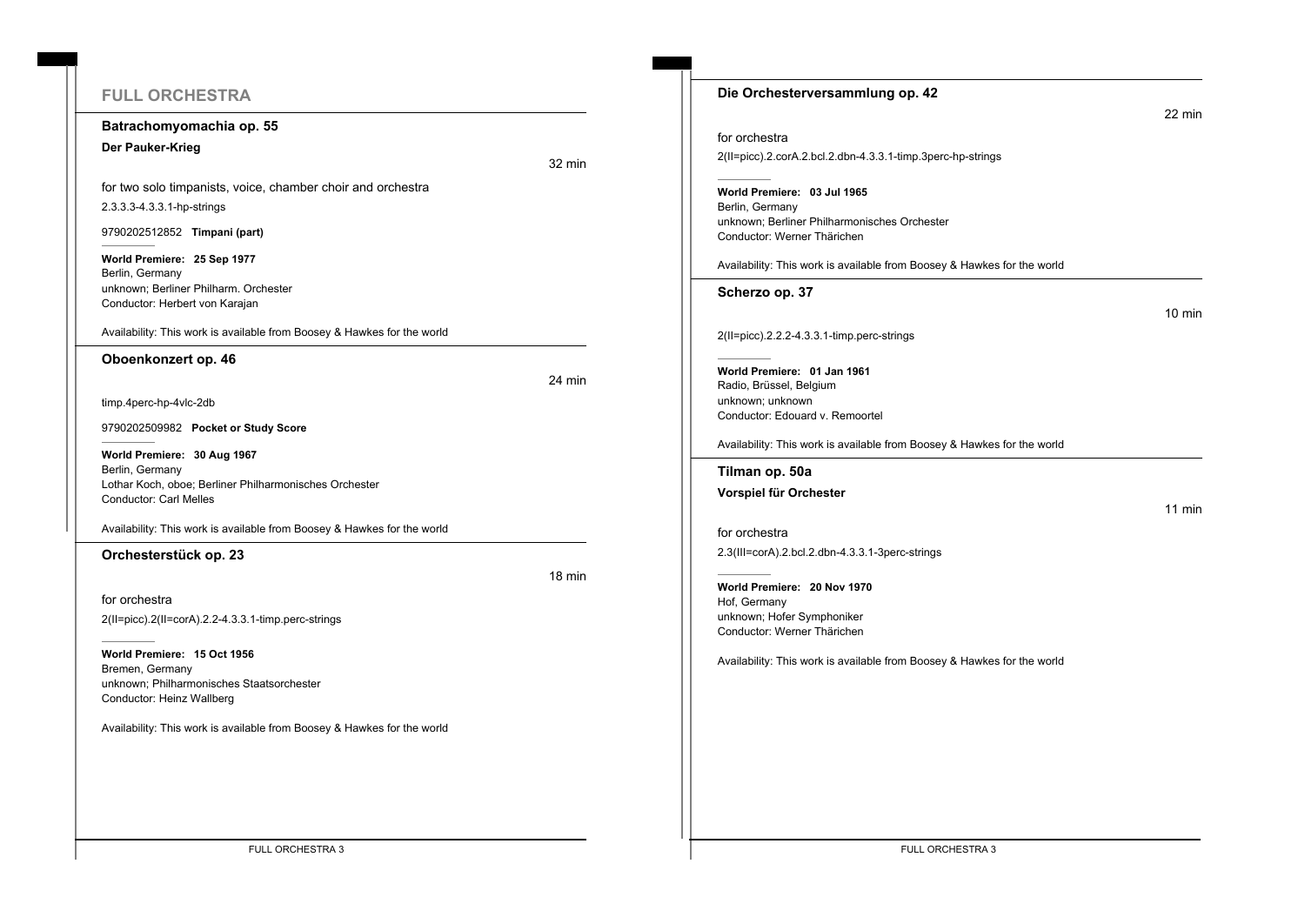## **Vorspiel für Orchester op. 35**

9 min

for orchestra 2(II=picc).2.2.2-4.3.3.1-timp.perc(2)-strings

**World Premiere: 27 Nov 1957** Flensburg, Germany unknown; unknown Conductor: Heinrich Steiner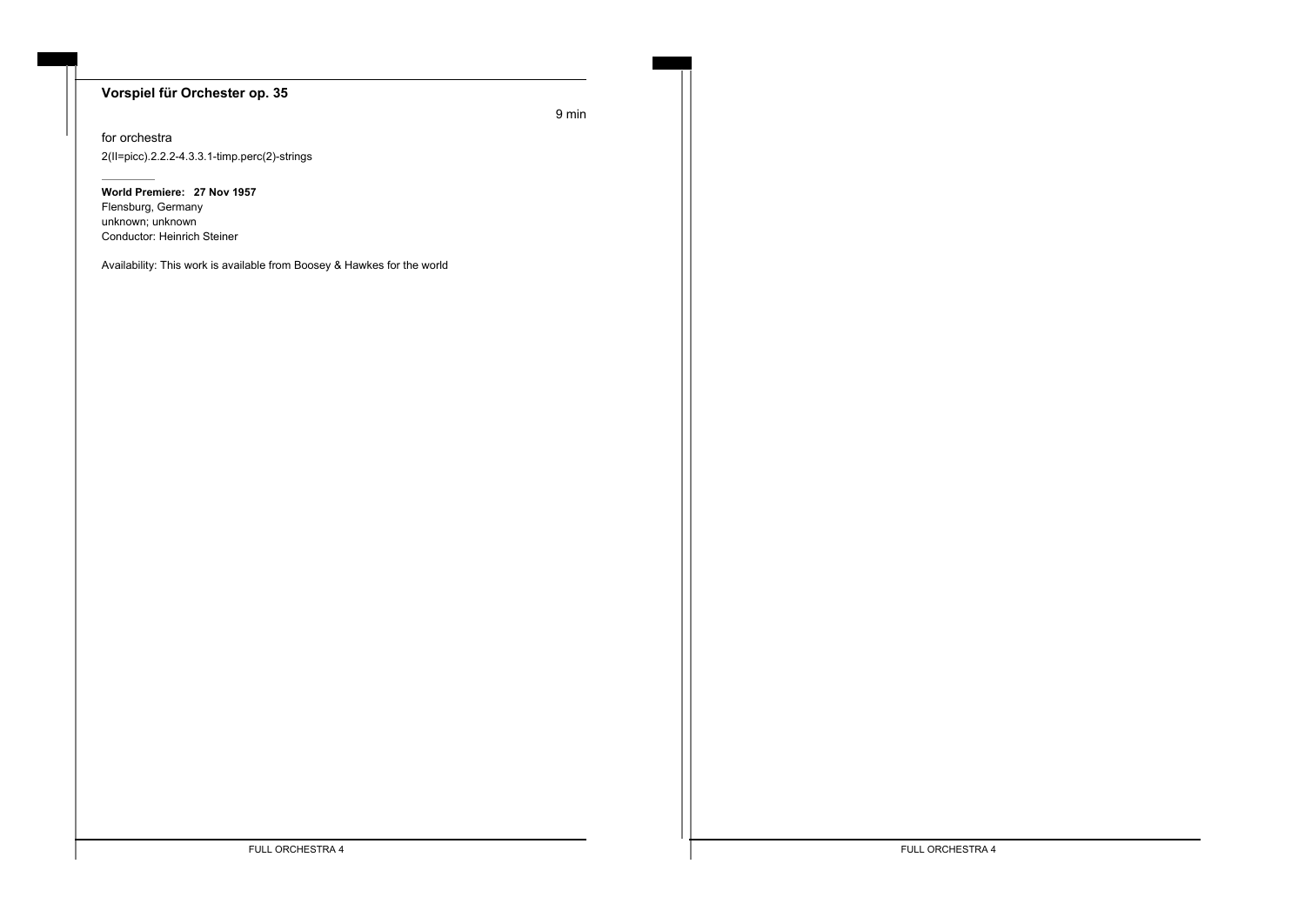# **CHAMBER ORCHESTRA**

**Divertimento op. 57**

11 min

for string orchestra

string orchestra

Availability: This work is available from Boosey & Hawkes for the world

CHAMBER ORCHESTRA 5 CHAMBER ORCHESTRA 5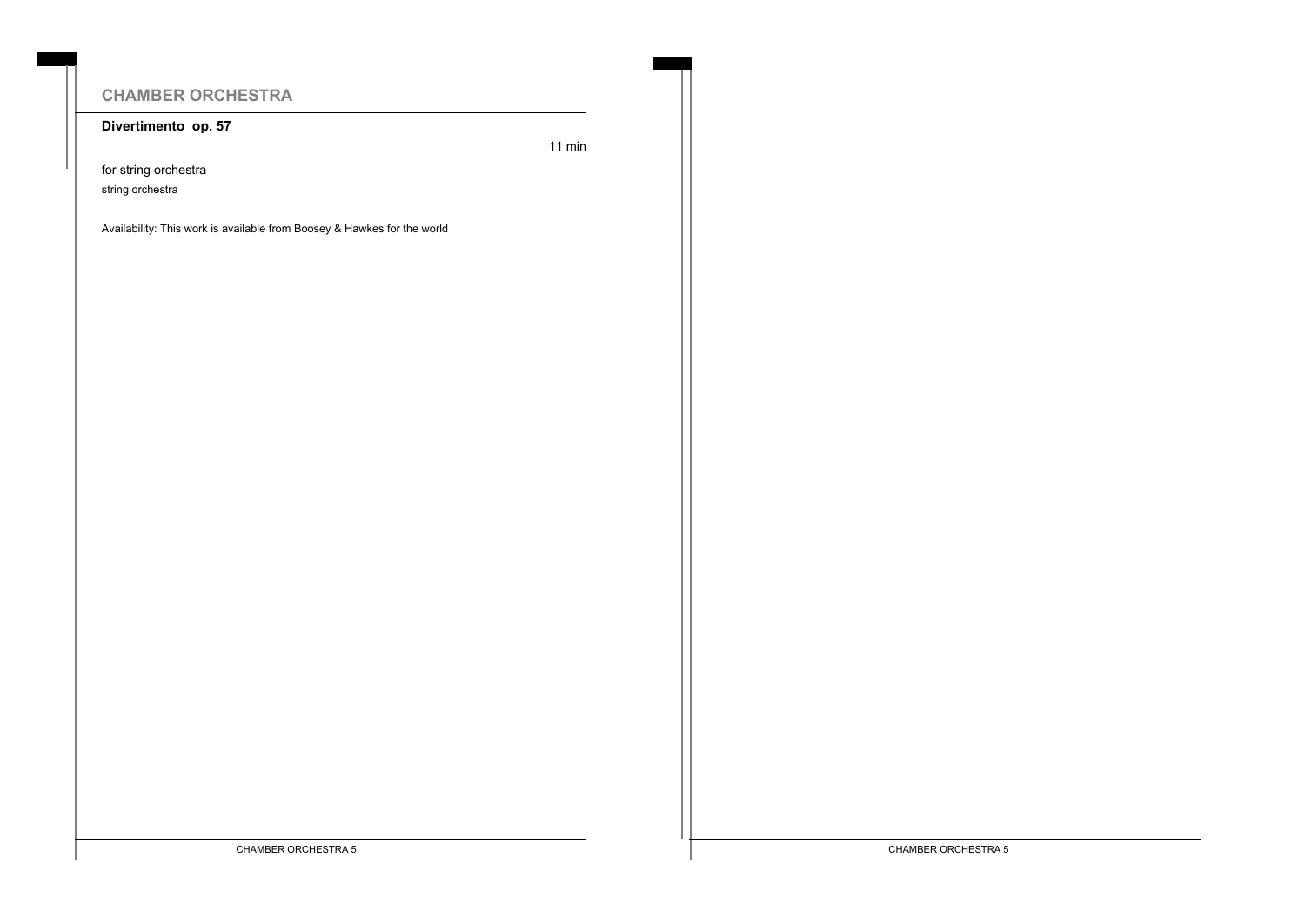# **SOLO INSTRUMENT(S) AND ORCHESTRA**

#### **Cello Concerto op. 41**

22 min

for cello and orchestra 2(II=picc).1.corA.1.bcl.2.dbn-2.2.1.0-timp.perc-hp-strings

**World Premiere: 03 Mar 1966** Frankfurt a. M., Germany Tibor de Machula, cello; Rundfunkorchester des Hessischen Rundfunks Conductor: Eugen Jochum

Availability: This work is available from Boosey & Hawkes for the world

#### **Clarinet Concerto op. 51**

23 min

for clarinet and orchestra

0.0.2.0-4.3.3.1-timp.perc-pft-strings

**World Premiere: 25 Sep 1972** Dortmund, Germany Karl Leister, clarinet; unknown Conductor: Werner Thärichen

Availability: This work is available from Boosey & Hawkes for the world

#### **Concerto for Timpani and Orchestra op. 34**

**1954** 22 min 9790202505335 **Timpani, Piano** 9790202505366 **Pocket or Study Score**

**World Premiere: 23 Dec 1954** Karlsruhe, Germany Heinz Haedler, timpani; unknown Conductor: Otto Matzerath

| 1971                                                                             | 24 min |
|----------------------------------------------------------------------------------|--------|
| 2.2.2.2-4.3.3.1-timp.3perc-cel.pft-strings                                       |        |
| World Premiere: 28 Feb 1974                                                      |        |
| Bochum, Germany<br>Johann Doms, Werner Thärichen, trombone; Bochumer Symphoniker |        |
| Conductor: Othmar M.F.Maga                                                       |        |
| Availability: This work is available from Boosey & Hawkes for the world          |        |
| Flute Concerto op. 29                                                            |        |
|                                                                                  | 26 min |
| for flute and string orchestra                                                   |        |
| flute-string orchestra                                                           |        |
| 9790202507803 Flute, Piano                                                       |        |
| World Premiere: 14 Jun 1953                                                      |        |
| Berlin, Germany<br>Aurele Nicolet, flute; Berliner Philharmonisches Orchester    |        |
| Conductor: Sergiu Celibidache                                                    |        |
| Availability: This work is available from Boosey & Hawkes for the world          |        |
| Konzert für Schlagzeug und Orchester op. 66                                      |        |
| Concerto for Percussion and Orchestra<br>1988                                    | 26 min |
| 2.2.2.2-2.2.1.0-str                                                              |        |
| Availability: This work is available from Boosey & Hawkes for the world          |        |
| Piano Concerto No.1 op. 39                                                       |        |
|                                                                                  | 24 min |
| for piano and orchestra                                                          |        |
| 2(II=picc).2(II=corA).2.(II=bcl).1.dbn-2.2.1.0-timp.3perc-strings                |        |
| World Premiere: 29 Dec 1961                                                      |        |
| Berlin, Germany                                                                  |        |
| Alfred Brendel, piano; Berliner Philharmonisches Orchester                       |        |
| Conductor: Herbert v. Karajan                                                    |        |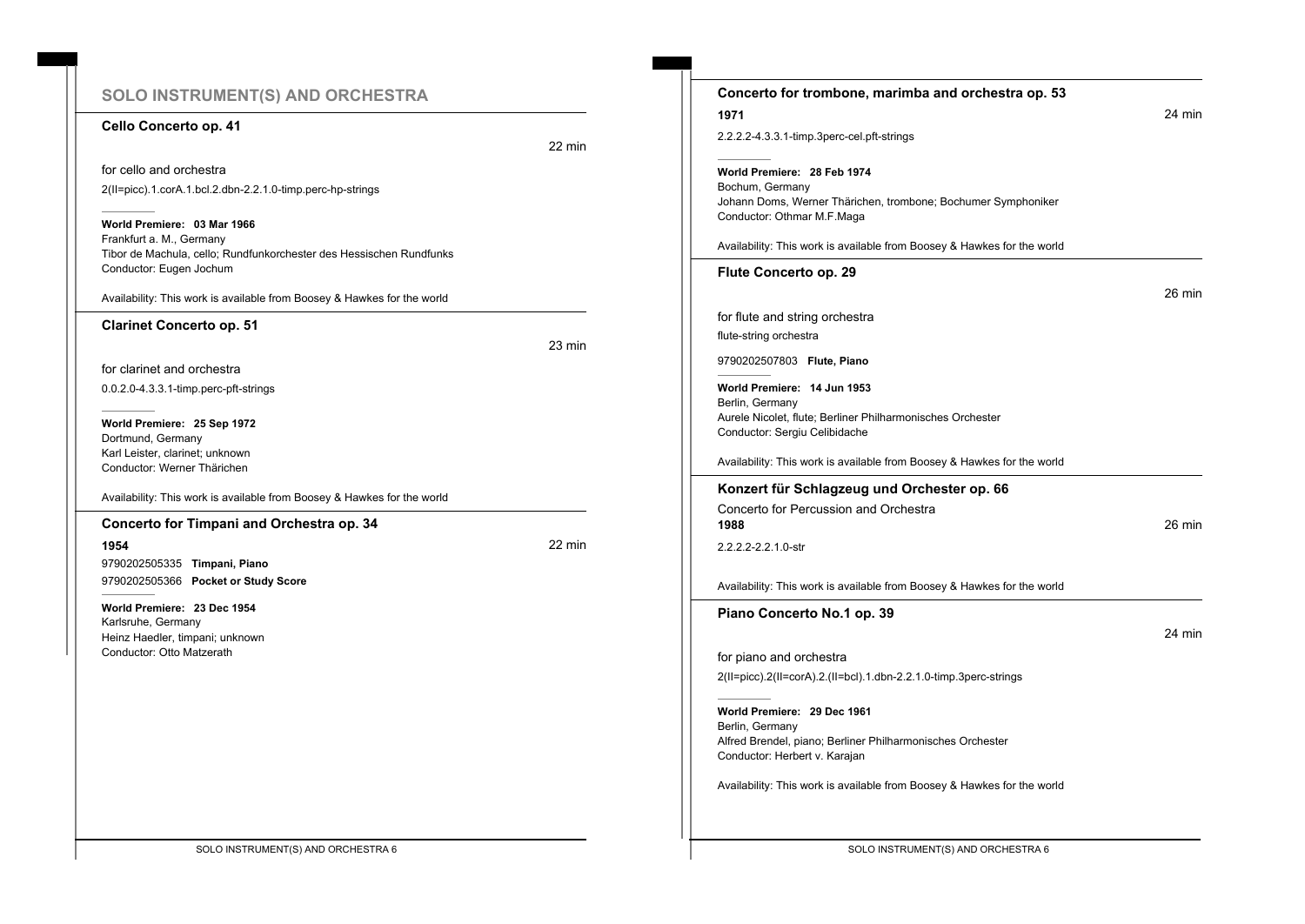#### **Piano Concerto No.2 op. 44**

24 min

for piano and orchestra 3.1.corA.2.bcl.1.dbn-4.0.0.0-timp-strings

**World Premiere: 07 Nov 1965** Venedig, Italy Takahiro Sonoda, piano; unknown Conductor: Sergiu Celibidache

Availability: This work is available from Boosey & Hawkes for the world

#### **Violin Concerto op. 36**

25 min

for violin and orchestra 2(II=picc).1.corA.1.bcl.1-2.2.1.0-timp.2perc-strings

9790202505779 **Violin, Piano**

**World Premiere: 19 Feb 1956** Stuttgart, Germany Helmut Heller, violin; Orchester des Staatstheaters Conductor: Lovro von Matacic

Availability: This work is available from Boosey & Hawkes for the world

SOLO INSTRUMENT(S) AND ORCHESTRA 7 SOLO INSTRUMENT(S) AND ORCHESTRA 7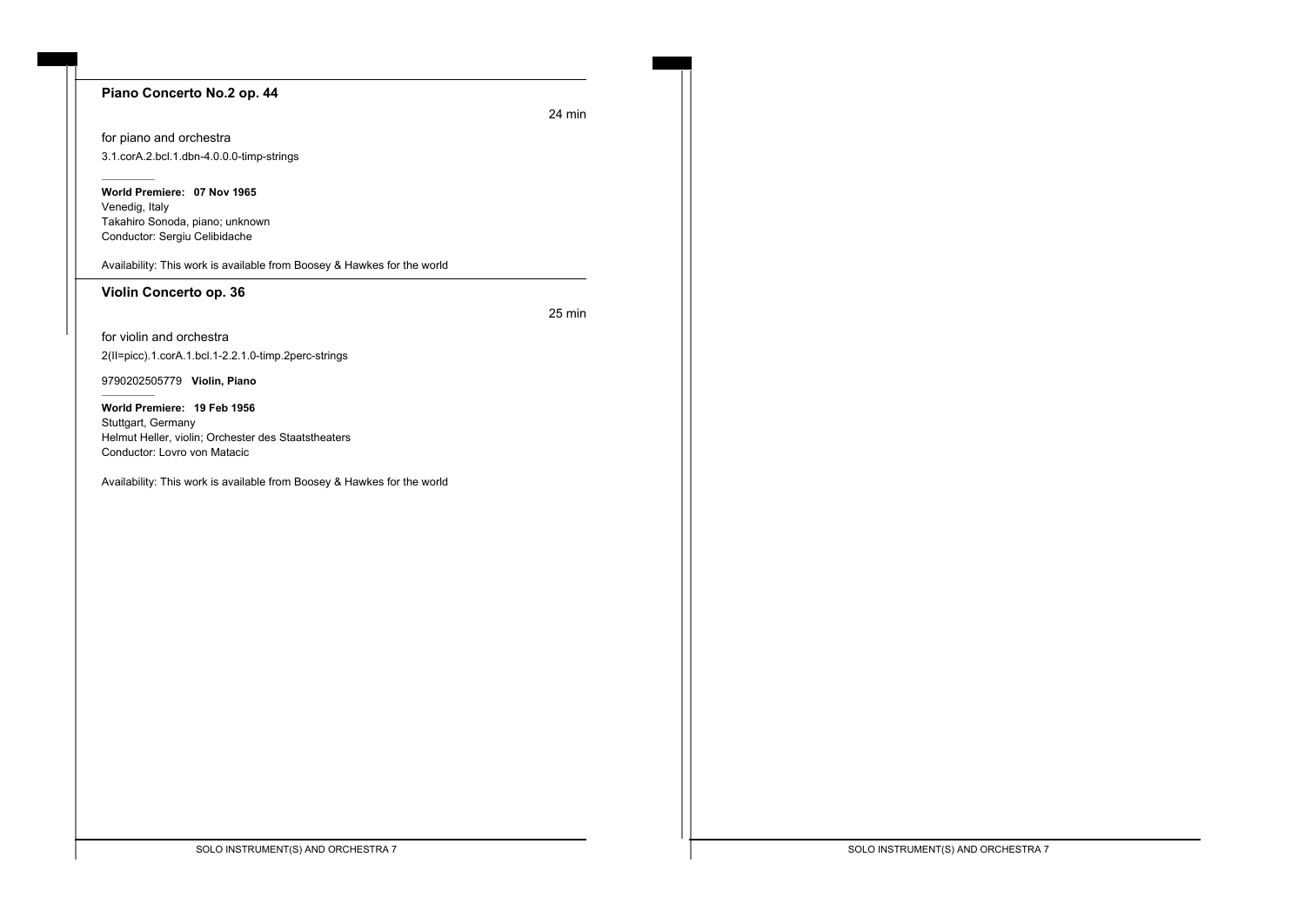# **VOICE(S) AND ORCHESTRA**

## **Concerto for voice and orchestra op. 38**

22 min

for mezzo soprano and orchestra mezzo soprano solo-2.2.corA.2.bcl.1.dbn-4.3.3.1-timp.perc-hp-strings

**World Premiere: 14 Jan 1959** Flensburg, Germany Alice Oelke, mezzo-soprano; unknown Conductor: Heinrich Steiner

Availability: This work is available from Boosey & Hawkes for the world

VOICE(S) AND ORCHESTRA 8 VOICE(S) AND ORCHESTRA 8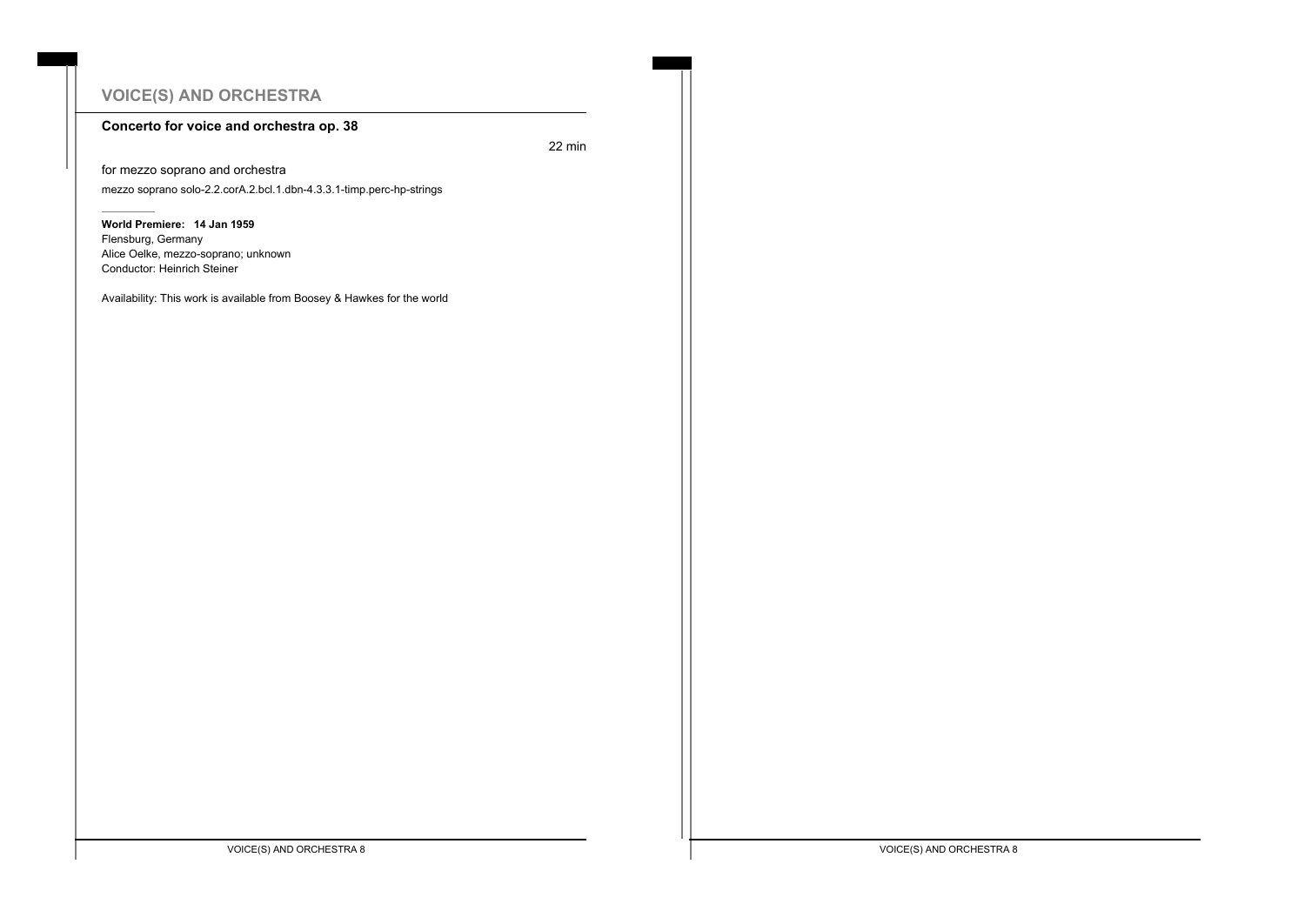# **CHORUS AND ORCHESTRA**

## **Der allmächtige Vater (139. Psalm)**

**1968** 35 min

for solo alto, chorus, orchestra and electronics

3.2.corA.2.bcl.2.dbn-4.3.4.0-perc(1).timp-str

\_\_Tech Requirements\_\_

This work requires additional technological components and/or amplification, for more information please contact <composers.uk@boosey.com>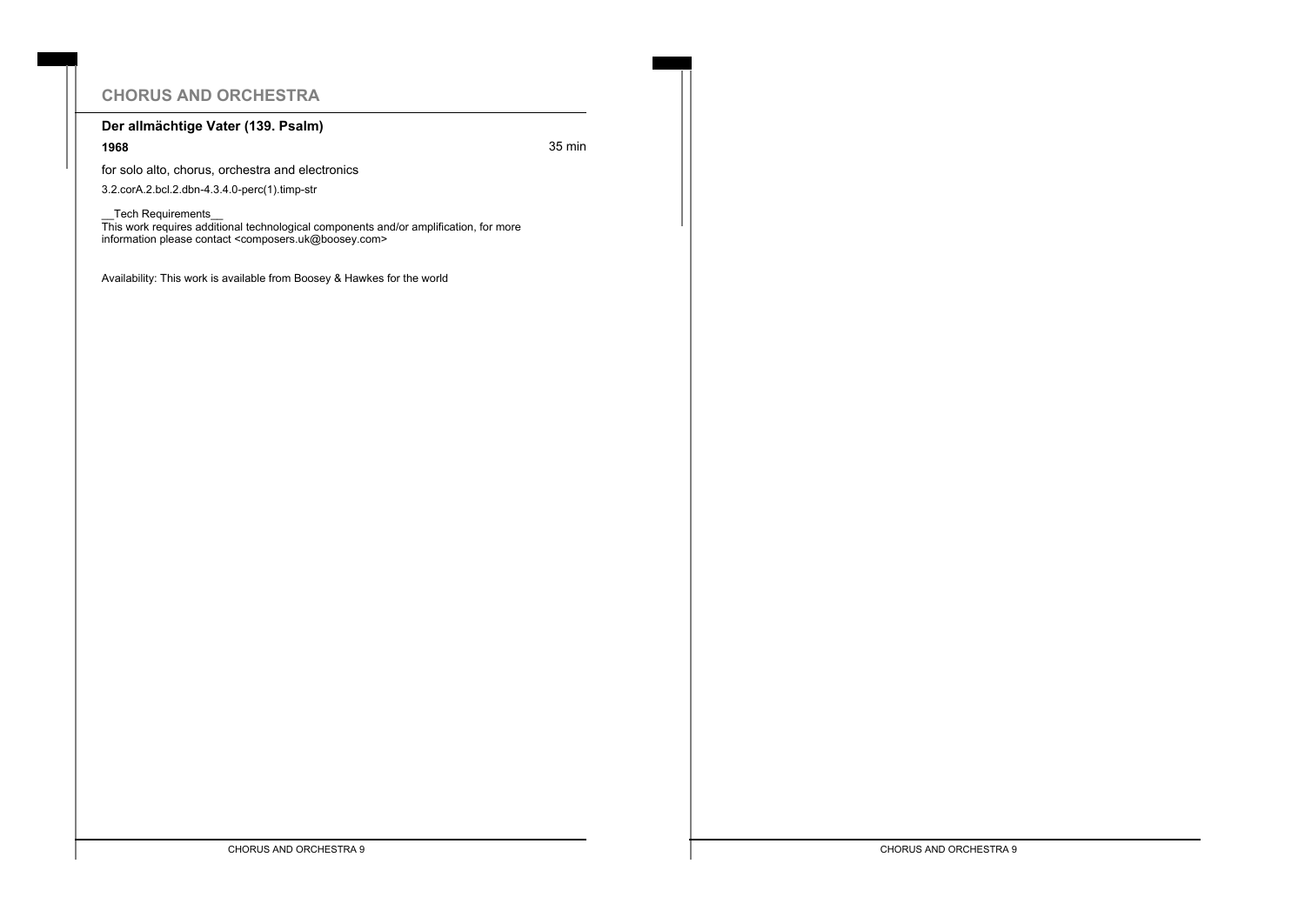## **ENSEMBLE AND CHAMBER WITHOUT VOICE(S)**

#### **Bläsermusik op. 43**

4tpt.4trbn.tuba

**World Premiere: 02 Jun 1964** Schwetzingen, Germany unknown; Bläser des Berliner Philharmonischen Orchesters Conductor: unknown

Availability: This work is available from Boosey & Hawkes for the world

**Divertimento for wind octet op. 58**

11 min

12 min

for wind octet 0.2.2.2-2.0.0.0

Availability: This work is available from Boosey & Hawkes for the world

**Duo for flute and oboe**

9790202510292 **Flute, Oboe**

Availability: This work is available from Boosey & Hawkes for the world

**Expressionen op. 60**

7 min

for four trumpets and four trombones 4tpt.4trbn

**World Premiere: 01 Jan 1980** Tokyo, Japan unknown; Bläser des Berliner Philharmonischen Orchesters Conductor: unknown

|                                                                          | $11$ min                     |
|--------------------------------------------------------------------------|------------------------------|
| for 12 celli                                                             |                              |
| $12$ vic                                                                 |                              |
| World Premiere: 20 May 1976                                              |                              |
| Berlin, Germany                                                          |                              |
| unknown; Philharmonische Cellisten<br>Conductor: unknown                 |                              |
| Availability: This work is available from Boosey & Hawkes for the world  |                              |
| Konzert für Schlagzeug und Orchester* op. 66                             |                              |
| Version for flute, percussion and piano                                  |                              |
| Concerto for Percussion and Orchestra                                    |                              |
| 1988                                                                     | 26 min                       |
| 9790202523193 Flute, Percussion, Piano                                   |                              |
| Availability: This work is available from Boosey & Hawkes for the world  |                              |
| Musik für Percussions-Orchester op. 59                                   |                              |
|                                                                          |                              |
|                                                                          |                              |
|                                                                          |                              |
| for percussion orchestra                                                 |                              |
| 11 percussionists                                                        |                              |
| World Premiere: 27 Jun 1980                                              |                              |
| Lübeck, Germany                                                          |                              |
| unknown; unknown                                                         |                              |
| Conductor: E.R. Barthel                                                  |                              |
| Availability: This work is available from Boosey & Hawkes for the world  |                              |
| Oktett op. 40                                                            |                              |
|                                                                          |                              |
| cl.bn.hn-string quintet                                                  |                              |
|                                                                          |                              |
| World Premiere: 01 Oct 1960                                              |                              |
| Berliner Festwochen, Berlin, Germany<br>unknown: Philharmonisches Oktett |                              |
| Conductor: unknown                                                       | $11$ min<br>$20 \text{ min}$ |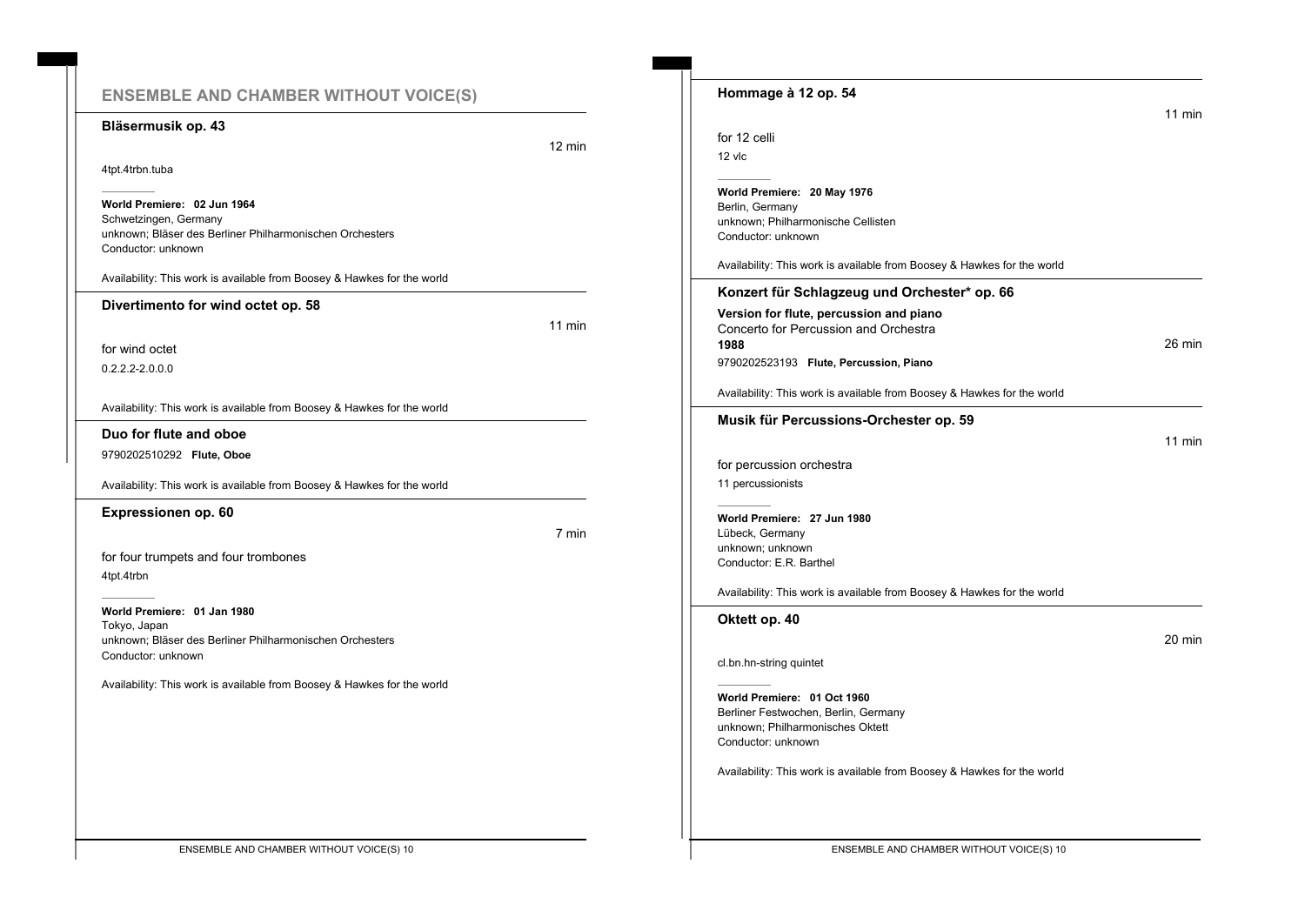# **Percussion Trio op. 52**

9790202511077 **3 Percussion instruments**

Availability: This work is available from Boosey & Hawkes for the world

## **String Quartet No.1 op. 31**

9790202508534 **String Quartet (Study Score)**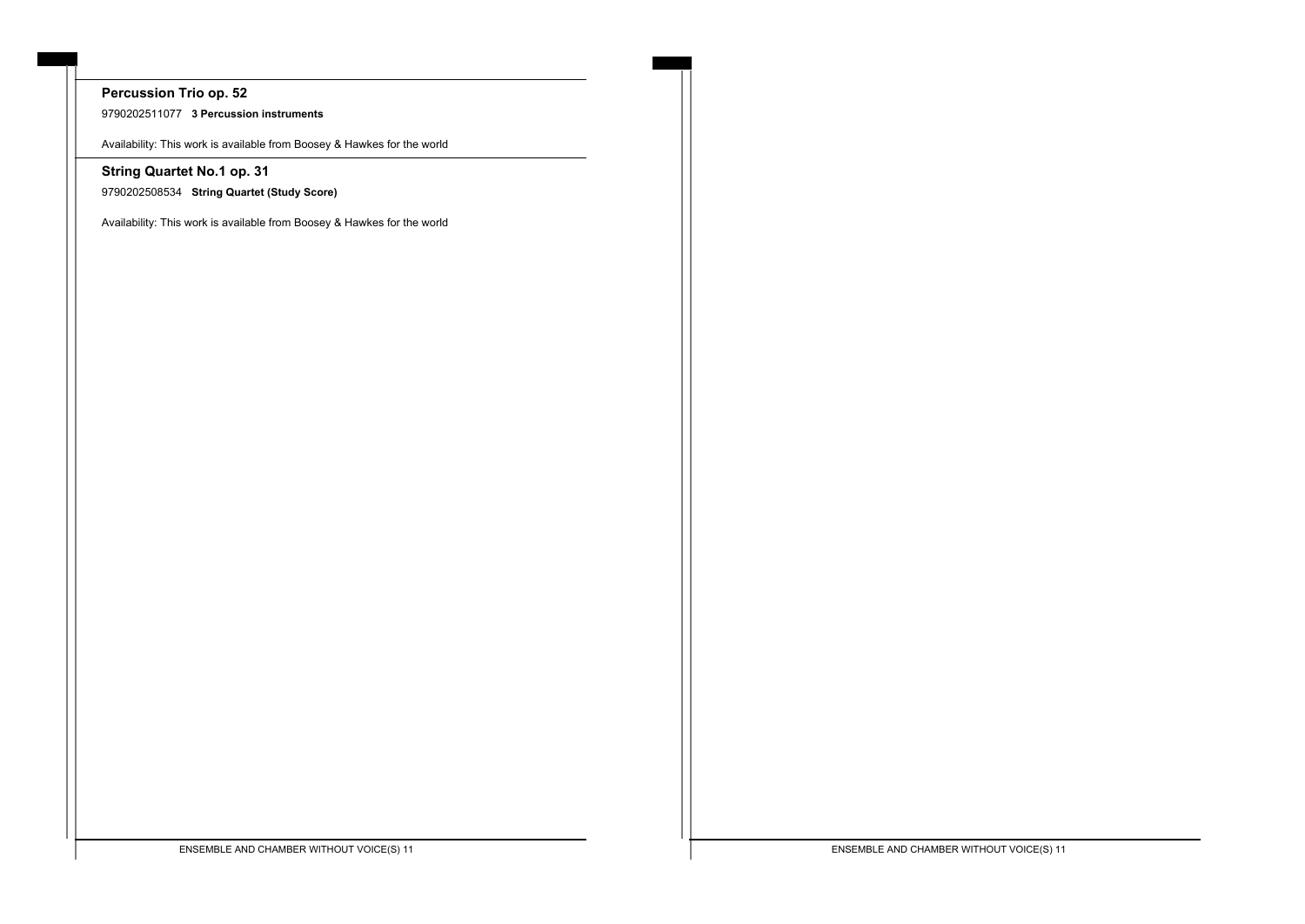# **PIANO(S)**

# **Piano Sonata op. 28**

9790202505816 **Piano**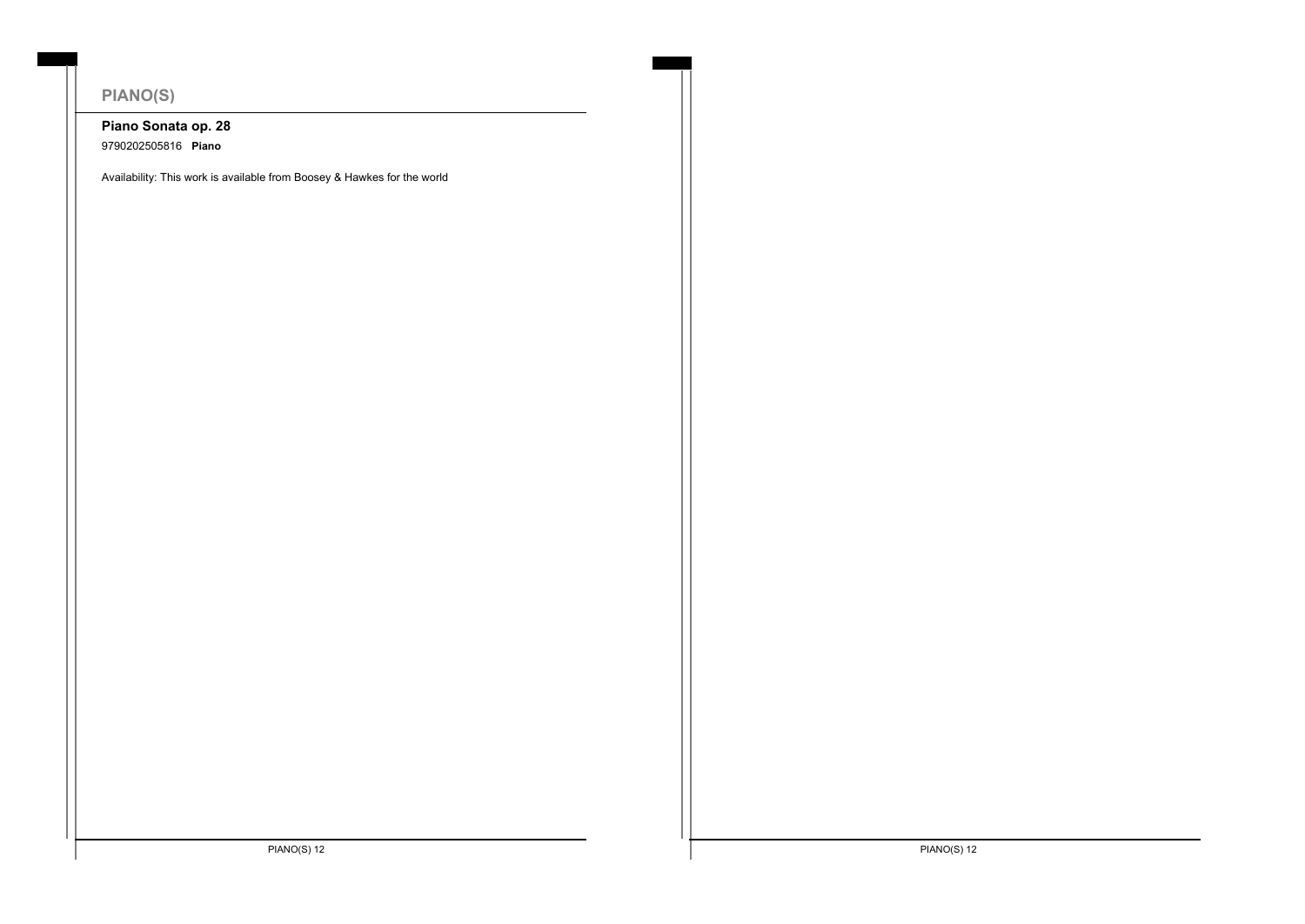# **INSTRUMENTAL**

### **Hommage à 12 op. 54**

11 min

## for 12 celli

12 vlc

**World Premiere: 20 May 1976** Berlin, Germany unknown; Philharmonische Cellisten Conductor: unknown

Availability: This work is available from Boosey & Hawkes for the world

#### **Klangstufen op. 49**

for violin and piano 9790202511039 **Violin, Piano**

Availability: This work is available from Boosey & Hawkes for the world

### **Pauker-Training**

9790202512777 **Timpani, Percussion**

Availability: This work is available from Boosey & Hawkes for the world

**Skizzen op. 53a**

6 min

for solo trombone, seven tutti trombones and percussion